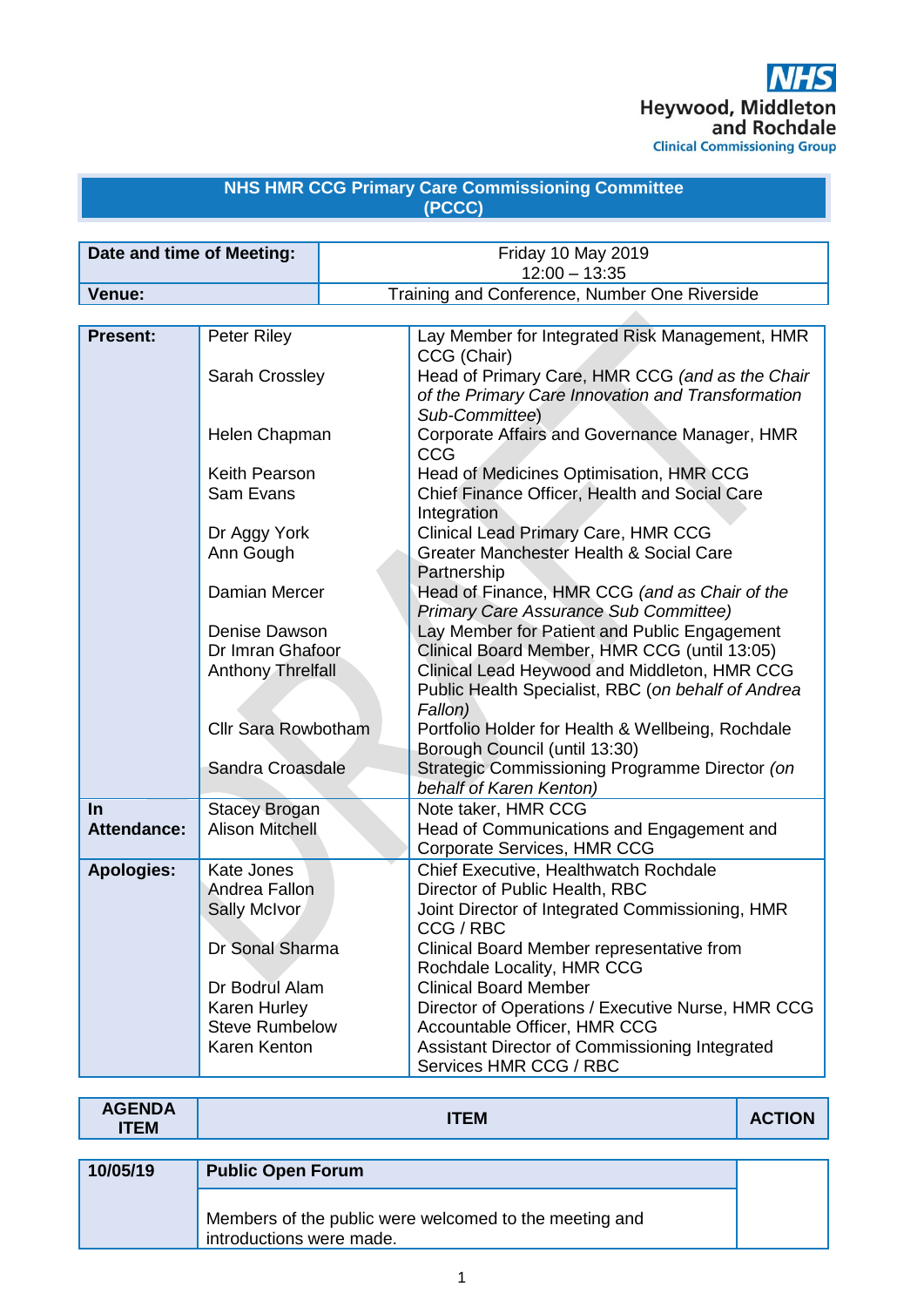| <b>1.0 GOVERNANCE</b> |
|-----------------------|
|-----------------------|

| <b>Introductions and Apologies</b>                          |  |
|-------------------------------------------------------------|--|
| Introductions were made and the above apologies were noted. |  |

| 10/05/19/1.1 | <b>Committee Business</b> |                                                                                                                                                                                                                  |  |
|--------------|---------------------------|------------------------------------------------------------------------------------------------------------------------------------------------------------------------------------------------------------------|--|
|              | 1.1.1                     | It was highlighted that item 3.6 Core+ Update 2018/19<br>requires a decision and will therefore be moved and<br>discussed under decision items following item 2.3 Primary<br>Care Academy 2019/20 Specification. |  |
|              |                           | 1.1.2 The Committee agreed to this amendment to the agenda.                                                                                                                                                      |  |

| 10/05/19/1.2 | <b>Declarations of Interest</b>                                                                                                                                                                                                                              |  |
|--------------|--------------------------------------------------------------------------------------------------------------------------------------------------------------------------------------------------------------------------------------------------------------|--|
|              |                                                                                                                                                                                                                                                              |  |
|              | Members were reminded of their obligation to declare any<br>1.2.1<br>interest they may have which might conflict with the business<br>of Heywood, Middleton and Rochdale Clinical Commissioning<br>Group.                                                    |  |
|              | 1.2.2 Declarations declared by members are listed in the CCG's<br>Register of Interests. The Register is available either via the<br>Corporate Affairs and Governance Manager or the CCG<br>website at the following link: Declarations of Interest Register |  |
|              | The Chair requested any declarations of interests relating to<br>1.2.3<br>today's agenda.                                                                                                                                                                    |  |
|              | 1.2.4 All GPs declared an interest in the following items:<br>• 2.2 Core+ 2019/20 Specification<br>• 2.3 Primary Care Academy 2019/20 Specification<br>• 3.6 Core+ Update 2018/19                                                                            |  |
|              | 1.2.5<br>It was agreed that the GPs present Dr A York and Dr I<br>Ghafoor would take part in the decisions but would not take<br>part in the decision.                                                                                                       |  |
|              | The Committee agreed to note the declarations of interest<br>1.2.6<br>received.                                                                                                                                                                              |  |

| 10/05/19/1.3 |       | Minutes of the meeting held on 8 February 2019                                                   |  |  |
|--------------|-------|--------------------------------------------------------------------------------------------------|--|--|
|              | 1.3.1 | The minutes of the meeting held on 8 February 2019 were<br>agreed as a true and accurate record. |  |  |
|              | 1.3.2 | The Committee agreed the minutes of the meeting                                                  |  |  |

| 10/05/19/1.4   Matters Arising / Action Log |  |  |  |  |
|---------------------------------------------|--|--|--|--|
|                                             |  |  |  |  |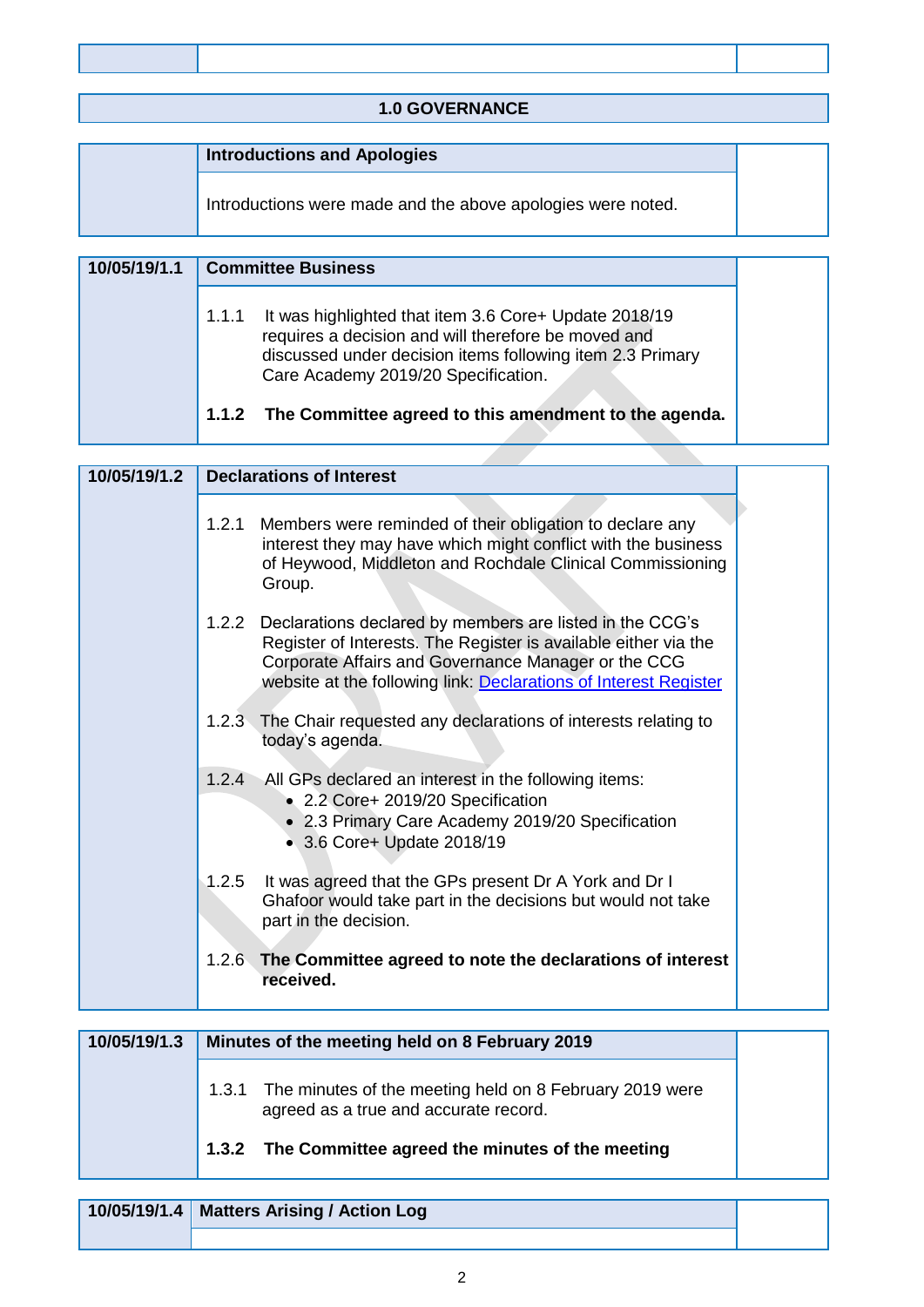| 10/05/19/1.5 Chair's Actions                                                         |
|--------------------------------------------------------------------------------------|
| 1.5.1 It was noted that there have been no chairs actions since the<br>last meeting. |
| 1.5.2 The Committee agreed to note that no chairs actions have<br>taken place.       |

# **2.0 ITEMS FOR DECISION**

| 10/05/19/2.1 | <b>Primary Care Network Configuration</b>                                                                                                                                        |                                                                                                                                                                                                                                                             |              |
|--------------|----------------------------------------------------------------------------------------------------------------------------------------------------------------------------------|-------------------------------------------------------------------------------------------------------------------------------------------------------------------------------------------------------------------------------------------------------------|--------------|
|              | <b>Declarations of Interest: No</b>                                                                                                                                              |                                                                                                                                                                                                                                                             |              |
|              |                                                                                                                                                                                  |                                                                                                                                                                                                                                                             |              |
|              | 2.1.1 A verbal update was provided.                                                                                                                                              |                                                                                                                                                                                                                                                             |              |
|              | needs of the population.                                                                                                                                                         | 2.1.2 Members were advised that there is a national deadline to<br>confirm the networks within each CCG. Approval will be via the<br>Primary Care Commissioning Committee who will consider a<br>number of factors including ensuring the networks meet the |              |
|              | 2.1.3                                                                                                                                                                            | A deadline has been set for 9 May 2019 for practices to confirm<br>which network they will be part of. Submissions have been<br>received, however only 3 are complete submissions.                                                                          |              |
|              | 2.1.4<br>take place.                                                                                                                                                             | It was noted that further discussions will take place on 14 May<br>2019 at the Locality Engagement Group (LEG), following that it is<br>proposed that either Chairs Action or an Extraordinary meeting                                                      |              |
|              | 2.1.5<br>Governing Body.                                                                                                                                                         | Members agreed that it would be useful to hold an extraordinary<br>meeting between 15 and 31 May 2019. It was suggested that<br>this take place on Friday 17 May 2019 following the CCG                                                                     | <b>SCros</b> |
|              | 2.1.6<br>completed, the networks are:<br>Heywood<br>Middleton<br>$\bullet$<br>Pennines<br>$\bullet$<br><b>Rochdale North</b><br><b>Rochdale Central</b><br><b>Rochdale South</b> | Currently it is anticipated that there will be 6 networks across the<br>borough. Five of these are formed and paperwork has been                                                                                                                            |              |
|              |                                                                                                                                                                                  | 2.1.7 It was noted that the population of each network must be<br>between 30 – 50k, there is the option to sign off larger or smaller<br>networks how ever this must be due to exceptional<br>circumstances mainly location and rurality.                   |              |
|              | 2.1.8<br>taken into account.                                                                                                                                                     | Following a question, it was confirmed that deprivation is not                                                                                                                                                                                              |              |
|              | 2.1.9                                                                                                                                                                            | A query was raised as to whether the potential 6 networks link                                                                                                                                                                                              |              |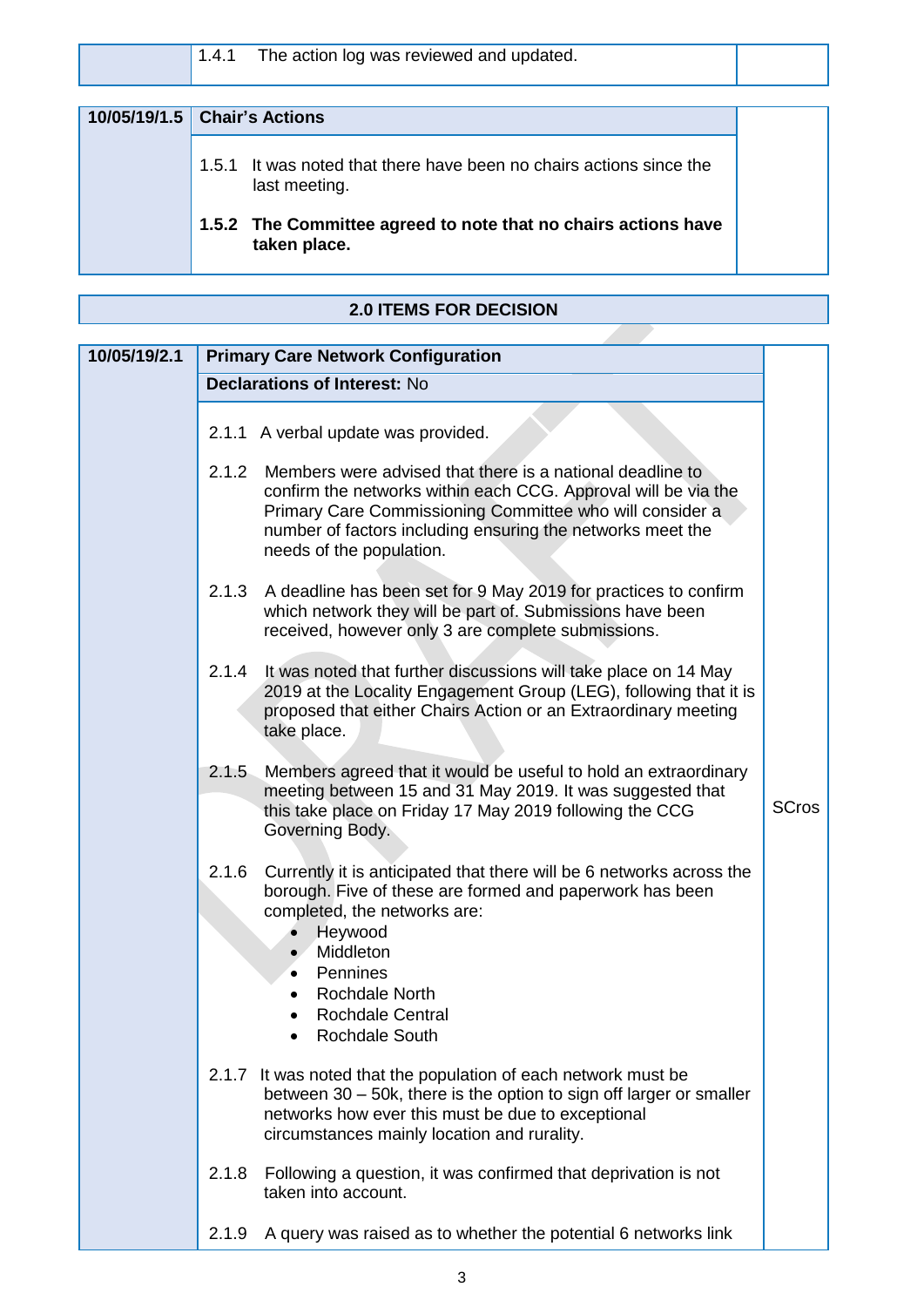| with the Integrated Neighbourhood Teams. It was confirmed that<br>work is ongoing to ensure that they align, and links are being<br>made with the Local Care Organisation and Local Medical<br>Committee (LMC). |              |
|-----------------------------------------------------------------------------------------------------------------------------------------------------------------------------------------------------------------|--------------|
| 2.1.10 It was also requested that the spatial framework for the borough<br>is considered. It was agreed that this will be taken into<br>consideration.                                                          | <b>SCros</b> |
| 2.1.11 The Committee agreed to note the verbal update provided.                                                                                                                                                 |              |

| 10/05/19/2.2 |       | Core+ 2019/20 Specification                                                                                                                                                                                                                                                                                                                                                                                             |              |
|--------------|-------|-------------------------------------------------------------------------------------------------------------------------------------------------------------------------------------------------------------------------------------------------------------------------------------------------------------------------------------------------------------------------------------------------------------------------|--------------|
|              |       | <b>Declarations of Interest: All GPs - Dr A York and Dr I Ghafoor due to</b><br>their role as a GP                                                                                                                                                                                                                                                                                                                      |              |
|              |       | Action Taken: it was agreed that the GPs in attendance could take part<br>in the discussions but would not take part in the decision                                                                                                                                                                                                                                                                                    |              |
|              |       |                                                                                                                                                                                                                                                                                                                                                                                                                         |              |
|              | 2.2.1 | An outline of the report was provided.                                                                                                                                                                                                                                                                                                                                                                                  |              |
|              | 2.2.2 | It was noted that the changes are not material and that it was<br>agreed when Core+ was implemented that a yearly review take<br>place to ensure that any in year learning can be considered.                                                                                                                                                                                                                           |              |
|              | 2.2.3 | The proposed changes for 2019/20 were outlined. For 2019/20 it<br>is proposed that a total of 5 indicators are removed and a further<br>10 indicators are added. 39 indicators are to remain the same<br>and 13 have proposed amendments.                                                                                                                                                                               |              |
|              | 2.2.4 | Although there are more new indicators being added compared<br>to those being removed this is in recognition that much of the<br>core work to ensure progress against these indicators has taken<br>place in 2018/19. As the infrastructure to support delivery and<br>maintenance of these indicators is now in place therefore some<br>of the associated workload for these indicators will be reduced in<br>2019/20. |              |
|              |       | 2.2.5 In addition, some of the proposed amendments to indicators have<br>been designed to ensure that the indicators are more realistic,<br>building on learning from 2018/19. This approach has allowed<br>for the introduction of a number of new indicators whilst ensuring<br>that the workload and expectations remain similar and in line with<br>the previously agreed financial envelope.                       |              |
|              | 2.2.6 | Members were advised that there is still further work required<br>regarding the Prescribing - Antibiotics indicator. It was proposed<br>that this be delegated to the Primary Care Innovation and<br>Transformation Sub Committee for final sign off.                                                                                                                                                                   | <b>SCros</b> |
|              | 2.2.7 | It was highlighted to members that the reviews of Urgent Care<br>and Planned Care are currently taking place and it was queried<br>whether if required indicators can be amended following the<br>outcome of the reviews. Confirmation was provided that there will<br>still be an opportunity to amend the indicators.                                                                                                 |              |
|              | 2.2.8 | Discussions took place regarding accountability and it was noted<br>that there is some flexibility if there are mitigating circumstances.                                                                                                                                                                                                                                                                               |              |
|              | 2.2.9 | The Committee agreed to approve the amendments to the<br>2019/20 indicators and agreed that the Prescribing -                                                                                                                                                                                                                                                                                                           |              |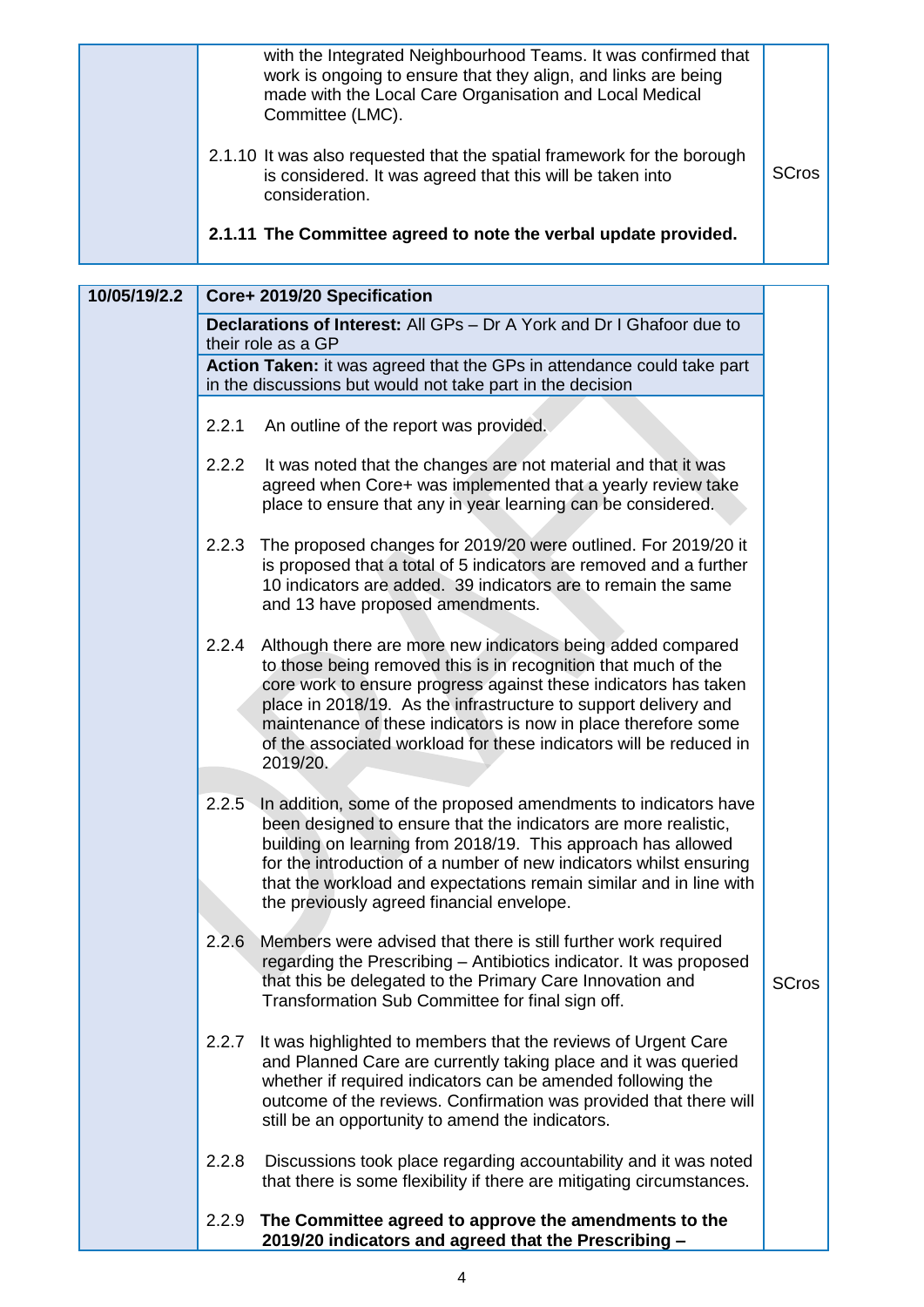#### **Antibiotics indicator be approved in principle and final approval be via the Primary Care Innovation and Transformation Committee.**

| 10/05/19/2.3 |                                                                                                    | <b>Primary Care Academy 2019/20 Specification</b>                                                                                                                                                                                                                                             |  |  |
|--------------|----------------------------------------------------------------------------------------------------|-----------------------------------------------------------------------------------------------------------------------------------------------------------------------------------------------------------------------------------------------------------------------------------------------|--|--|
|              | <b>Declarations of Interest:</b> All GPs – Dr A York and Dr I Ghafoor due to<br>their role as a GP |                                                                                                                                                                                                                                                                                               |  |  |
|              | <b>Action Taken:</b> it was agreed that the GPs in attendance could take part                      |                                                                                                                                                                                                                                                                                               |  |  |
|              |                                                                                                    | in the discussions but would not take part in the decision                                                                                                                                                                                                                                    |  |  |
|              | 2.3.1                                                                                              | An outline of the report was provided.                                                                                                                                                                                                                                                        |  |  |
|              |                                                                                                    | 2.3.2 It was noted that the changes are not material and that it was<br>agreed when the Primary Care Academy was implemented that a<br>yearly review take place to ensure that any in year learning can<br>be considered.                                                                     |  |  |
|              |                                                                                                    | 2.3.3 Members were asked for any comments or questions.                                                                                                                                                                                                                                       |  |  |
|              |                                                                                                    | 2.3.4 Following a question regarding the impact the Academy has had<br>in GP practice the GPs in attendance confirmed that it is early<br>days but it is anticipated that as the work of the Academy<br>progresses there will be a significant impact, particularly regarding<br>admin staff. |  |  |
|              | 2.3.5                                                                                              | It was noted that the work regarding General Practice Nurse<br>competencies was encouraging and it will be great when all<br>practices have nurses at that level.                                                                                                                             |  |  |
|              | 2.3.1                                                                                              | The Committee agreed to approve the amendments to the<br>Primary Care Academy 2019/20 Specification.                                                                                                                                                                                          |  |  |

| 10/05/19/3.6 | Core+ Update 2018/19                                                                                                                                                                                                                                                                                                                                                                                                                                                                                               |  |  |
|--------------|--------------------------------------------------------------------------------------------------------------------------------------------------------------------------------------------------------------------------------------------------------------------------------------------------------------------------------------------------------------------------------------------------------------------------------------------------------------------------------------------------------------------|--|--|
|              | <b>Declarations of Interest:</b> All GPs – Dr A York and Dr I Ghafoor due to<br>their role as a GP                                                                                                                                                                                                                                                                                                                                                                                                                 |  |  |
|              | <b>Action Taken:</b> it was agreed that the GPs in attendance could take part<br>in the discussions but would not take part in the decision                                                                                                                                                                                                                                                                                                                                                                        |  |  |
|              | 3.6.1<br>The content of the report was summarised.                                                                                                                                                                                                                                                                                                                                                                                                                                                                 |  |  |
|              | 3.6.2<br>It was highlighted that the report outlines those indicators that<br>require further discussion and approval.                                                                                                                                                                                                                                                                                                                                                                                             |  |  |
|              | 3.6.3<br>Theme 1 Performance and Variation (value £317,142) – All<br>indicators have been achieved apart from the reduction in GP<br>initiated A&E attendances. Evidence has been submitted for this<br>indicator, which states that the reason this indicator hasn't been<br>achieved is because there is a coding issue at Pennine Acute<br>Hospitals Trust (PAHT), and when a deep dive into the data has<br>been carried out over half of the attendances coded as being<br>initiated by a GP, was in correct. |  |  |
|              | 3.6.4<br>Following a question it was confirmed that the Local Care<br>Organisation (LCO) are aware of the issue and it has been made<br>clear that the coding issue must be resolved. Confirmation was<br>also received that this has been included within the Q2 Service<br>Development Improvement Plan.                                                                                                                                                                                                         |  |  |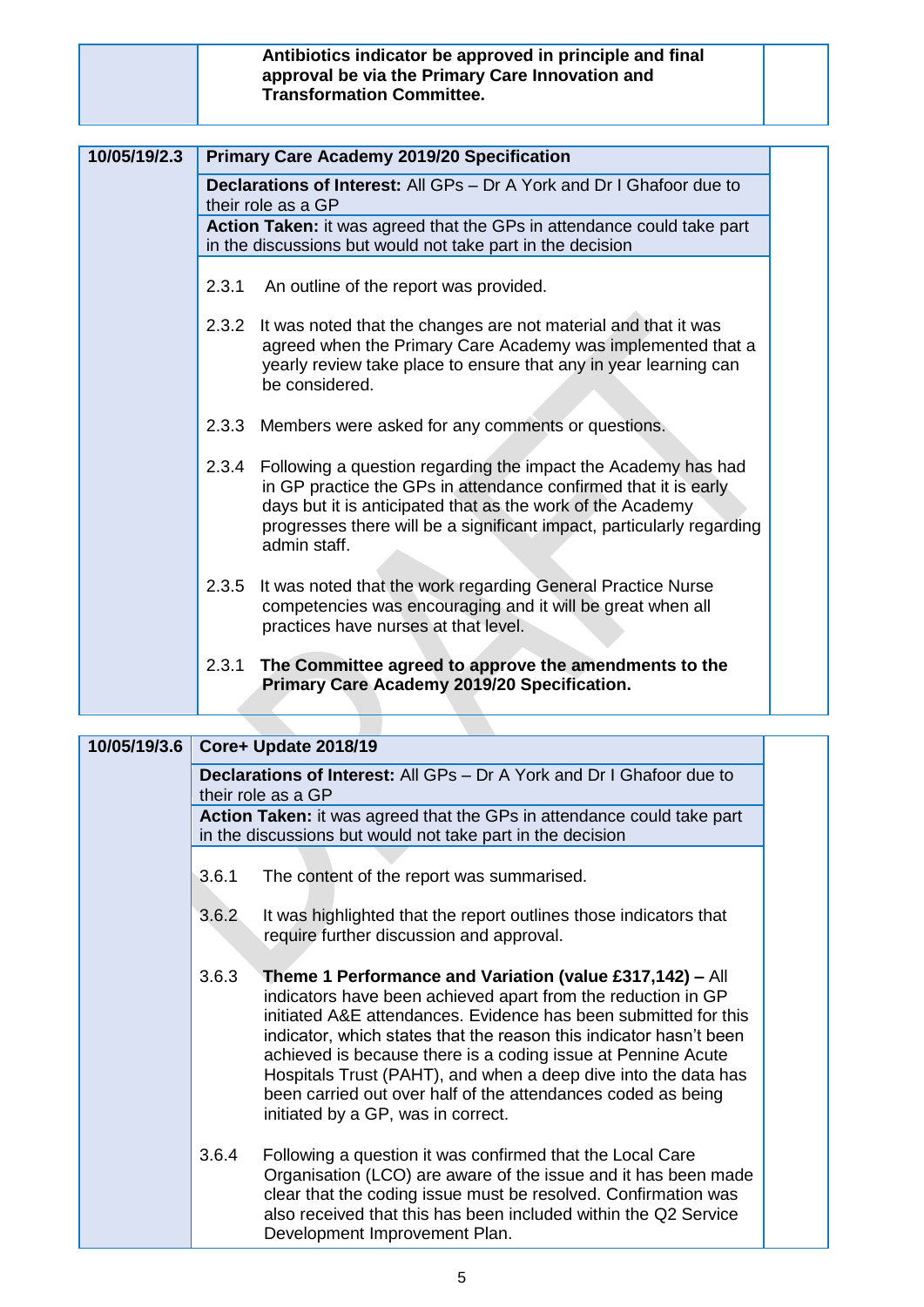| 3.6.5  | The Committee agreed to pay the theme in full.                                                                                                                                                                                                                                                                                                                                                                                                                         |              |
|--------|------------------------------------------------------------------------------------------------------------------------------------------------------------------------------------------------------------------------------------------------------------------------------------------------------------------------------------------------------------------------------------------------------------------------------------------------------------------------|--------------|
| 3.6.6  | <b>Theme 2 Prescribing (value £317,142)</b> – it was noted the only<br>prescribing indicator that has not been achieved relates to<br>antibiotic prescribing. It was suggested to members that as the<br>full data set showing position for all practices as at 31 March<br>2019 is expected to be available in 2 weeks' time that the<br>Committee defer the decision until the data is available.                                                                    |              |
| 3.6.7  | Discussions took place and it was noted that all practices have<br>made a significant improvement in comparison to last years<br>position. It was proposed that as this is a boroughwide target the<br>sliding scale payment should be boroughwide.                                                                                                                                                                                                                    |              |
| 3.6.8  | Members were advised that when discussions took place at the<br>Locality Engagement Groups regarding the target it was felt<br>several prescriptions generated by GPs are following a request<br>from another clinician e.g. hospital consultant and therefore out<br>of the GPs control. This was acknowledged; however it was<br>clarified that this will be the same for all GPs across the country.                                                                |              |
| 3.6.9  | The use of the CRP machines was discussed.                                                                                                                                                                                                                                                                                                                                                                                                                             |              |
| 3.6.10 | The Committee agreed to approve Option 2 that payment<br>should be on a sliding scale in principle, and that further<br>discussion will take place once the data is received at the<br><b>Extraordinary PCCC on 17 May 2019.</b>                                                                                                                                                                                                                                       | <b>SCros</b> |
|        | 13:05 - Dr Ghafoor left the meeting.                                                                                                                                                                                                                                                                                                                                                                                                                                   |              |
| 3.6.11 | Theme 3 Quality Improvements (value £317,146) - it was<br>highlighted that on reviewing the data submitted at year end all<br>the indicators within this theme have been achieved. However,<br>this data has yet to be verified.                                                                                                                                                                                                                                       |              |
| 3.6.12 | The Committee agreed to approve full payment of this<br>theme subject to verification.                                                                                                                                                                                                                                                                                                                                                                                 |              |
| 3.6.13 | Theme 4 Improving Access to General Practice (value<br>£317,146) – There is only one indicator within this theme that<br>isn't currently being achieved, that indicator is regarding<br>improvements in Patient Online which is split into three cohorts,<br>Appointments, Repeat Prescriptions and Detail Coded Record<br>$(DCR)$ .                                                                                                                                   |              |
| 3.6.14 | Members noted that the target has only marginally been missed<br>and there is mitigating circumstances.                                                                                                                                                                                                                                                                                                                                                                |              |
| 3.6.15 | The Committee agreed to approve full payment of this<br>theme.                                                                                                                                                                                                                                                                                                                                                                                                         |              |
| 3.6.16 | Theme 5 Integration (value £317,146) - All indicators within this<br>theme have been achieved apart from one. The indicator that<br>asks all practices to be live on EPS (Electronic Prescription<br>Service) by 31 March 2019, has been achieved by all practices<br>apart from one. That practice did sign up to EPS in February<br>2019, however the process for everything to be set up can take<br>several months and the practice won't be live until July 2019. |              |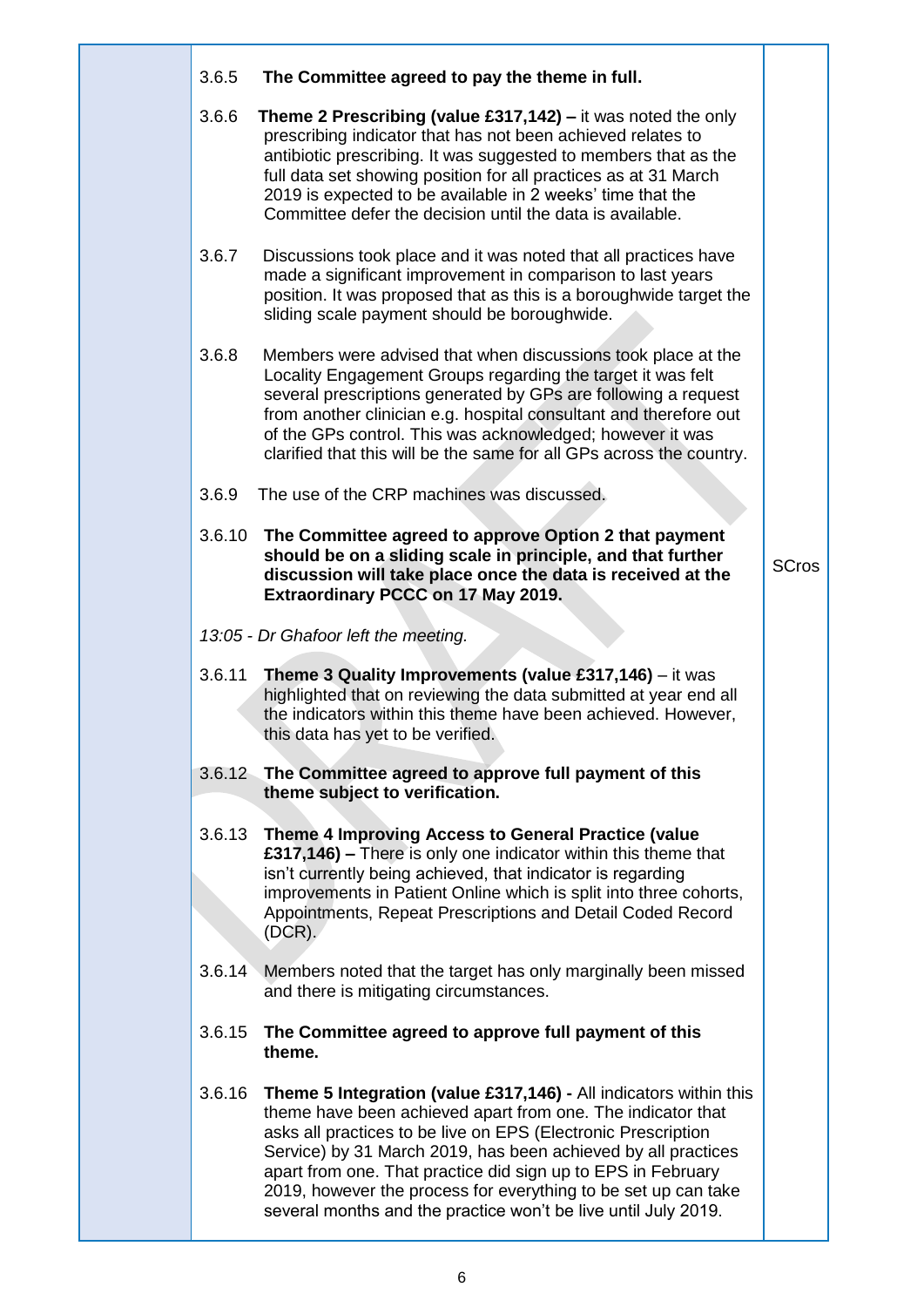| 3.6.17 | The Committee agreed to approve full payment of this<br>theme.                                                                                                                                                                                                                                                        |  |
|--------|-----------------------------------------------------------------------------------------------------------------------------------------------------------------------------------------------------------------------------------------------------------------------------------------------------------------------|--|
|        | 3.6.18 Theme 6 – Workforce Transformation (value £317,146) - All<br>indicators within this theme have been achieved.                                                                                                                                                                                                  |  |
| 3.6.19 | The Committee agreed to approve full payment of this<br>theme.                                                                                                                                                                                                                                                        |  |
| 3.6.20 | Theme 7 – Boroughwide Services (value £317,146) - All the<br>boroughwide services have been mobilised and delivered on a<br>boroughwide level since quarter two, therefore all requirements<br>have been delivered for this theme.                                                                                    |  |
| 3.6.21 | The Committee agreed to approve full payment of this<br>theme.                                                                                                                                                                                                                                                        |  |
|        | 3.6.22 The Committee agreed to note the content of the report and<br>agreed to approve payment of 6 out the 7 themes which<br>equates to a total balloon payment element of £1,902,876,<br>and that further discussions will take place regarding<br>Theme 2 Prescribing at the Extraordinary PCCC on 17 May<br>2019. |  |

### **3.0 ITEMS FOR DISCUSSION**

| 10/05/19/3.1 | <b>Finance Update</b>                                                                                                                     |  |  |
|--------------|-------------------------------------------------------------------------------------------------------------------------------------------|--|--|
|              | <b>Declarations of Interest: None</b>                                                                                                     |  |  |
|              | The content of the report was outlined.<br>3.1.1                                                                                          |  |  |
|              | It was highlighted that the biggest change relates to<br>3.1.2<br>prescribing which based on the February data is underspent<br>by £359k. |  |  |
|              | 3.1.3 Members were asked for any comments or questions. No<br>further discussions took place.                                             |  |  |
|              | 3.1.3 The Committee agreed to note the content of the report.                                                                             |  |  |
|              |                                                                                                                                           |  |  |
| 10/05/19/3.2 | <b>GM Health and Social Care Partnership Update</b>                                                                                       |  |  |
|              | <b>Declarations of Interest: None</b>                                                                                                     |  |  |

| 3.2.1 | A verbal update was provided. |
|-------|-------------------------------|
|-------|-------------------------------|

- 3.2.2 It was noted that Primary Care Networks are key at the moment. The deadline was confirmed as 15 May 2019.
- 3.2.3 Members were advised that the CCG is able to access support from the national team if required regarding any issues regarding applications. A very comprehensive Frequently Asked Questions (FAQs) is also available.
- 3.2.4 Confirmation was received that go live of the Primary Care Networks is 1 July 2019.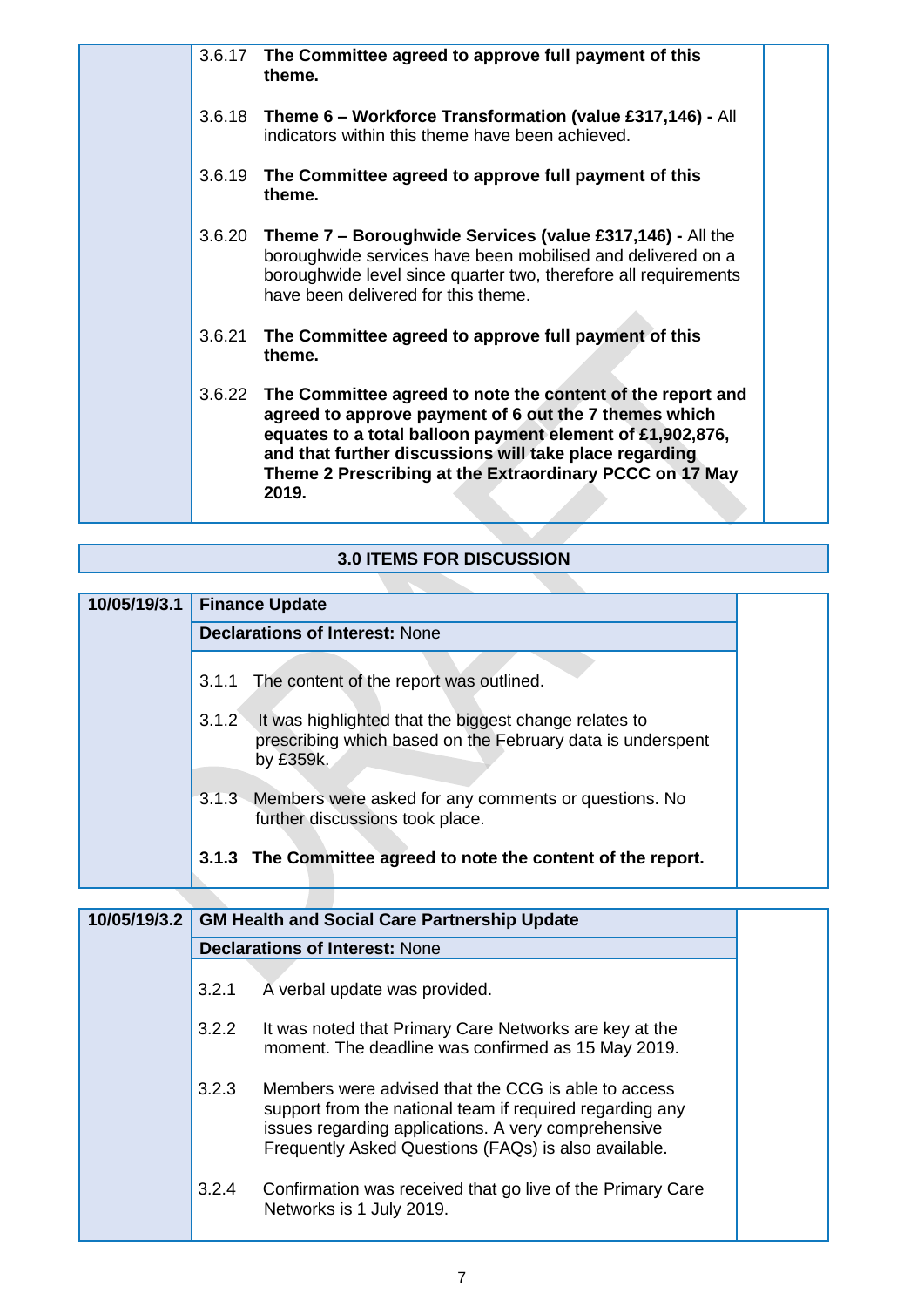|              | 3.2.5<br>3.2.6 | It is anticipated that during the first year there will be a focus<br>on development, and there will be a commitment via the<br>Greater Manchester GP Excellence Programme to enhance<br>any training and development needs. Work will take place to<br>ensure that there is no duplication between any national offer<br>and that provided by GM.<br>The Committee agreed to note the verbal update<br>provided. |  |
|--------------|----------------|-------------------------------------------------------------------------------------------------------------------------------------------------------------------------------------------------------------------------------------------------------------------------------------------------------------------------------------------------------------------------------------------------------------------|--|
|              |                |                                                                                                                                                                                                                                                                                                                                                                                                                   |  |
| 10/05/19/3.3 |                | <b>Primary Care Assurance Subcommittee Update</b>                                                                                                                                                                                                                                                                                                                                                                 |  |
|              |                | (from 20 March 2019 meeting)<br><b>Declarations of Interest: None</b>                                                                                                                                                                                                                                                                                                                                             |  |
|              |                |                                                                                                                                                                                                                                                                                                                                                                                                                   |  |
|              | 3.3.1          | The content of the report was outlined and the following key<br>areas highlighted.                                                                                                                                                                                                                                                                                                                                |  |
|              | 3.3.2          | FeNO provision across HMR - the Medicines Optimisation<br>Team had previously secured 2 free testing kits which were<br>in use at Ashworth Street and Edenfield Road Surgeries.                                                                                                                                                                                                                                   |  |
|              | 3.3.3          | An overview of the testing was provided and the practices<br>involved had reported positively regarding the accurate<br>diagnosis and safer management of asthma and COPD<br>patients.                                                                                                                                                                                                                            |  |
|              | 3.3.4          | The Sub Committee agreed to purchase 9 kits costing £44k to<br>enable all practices to have access, with practices without<br>the kit being able to refer their patients to practices who do<br>host them.                                                                                                                                                                                                        |  |
|              | 3.3.5          | A question was raised regarding how the kits were distributed<br>geographically across the borough and it was confirmed they<br>are wide spread.                                                                                                                                                                                                                                                                  |  |
|              | 3.3.6          | Lengthy discussions took place around the risk register.                                                                                                                                                                                                                                                                                                                                                          |  |
|              | 3.3.7          | The Committee Self Assessments for Primary Care Finance,<br>Contracts and Estates Sub Committee, Primary Care<br>Innovation and Transformation Sub Committee and the<br>Primary Care Performance and Quality Sub Committee were<br>discussed. The good work undertaken by these Sub<br>Committees were recognised.                                                                                                |  |
|              | 3.3.8          | Discussions also took place regarding the request by Hope<br>Citadel regarding the merger of p codes which is on hold due<br>to the Primary Care Networks.                                                                                                                                                                                                                                                        |  |
|              | 3.3.9          | The Committee agreed to note the content of the report<br>and the update provided.                                                                                                                                                                                                                                                                                                                                |  |
|              |                |                                                                                                                                                                                                                                                                                                                                                                                                                   |  |
| 10/05/19/3.4 | <b>Update</b>  | <b>Primary Care Innovation and Transformation Subcommittee</b>                                                                                                                                                                                                                                                                                                                                                    |  |
|              |                | <b>Declarations of Interest: None</b>                                                                                                                                                                                                                                                                                                                                                                             |  |

3.4.1 Item deferred.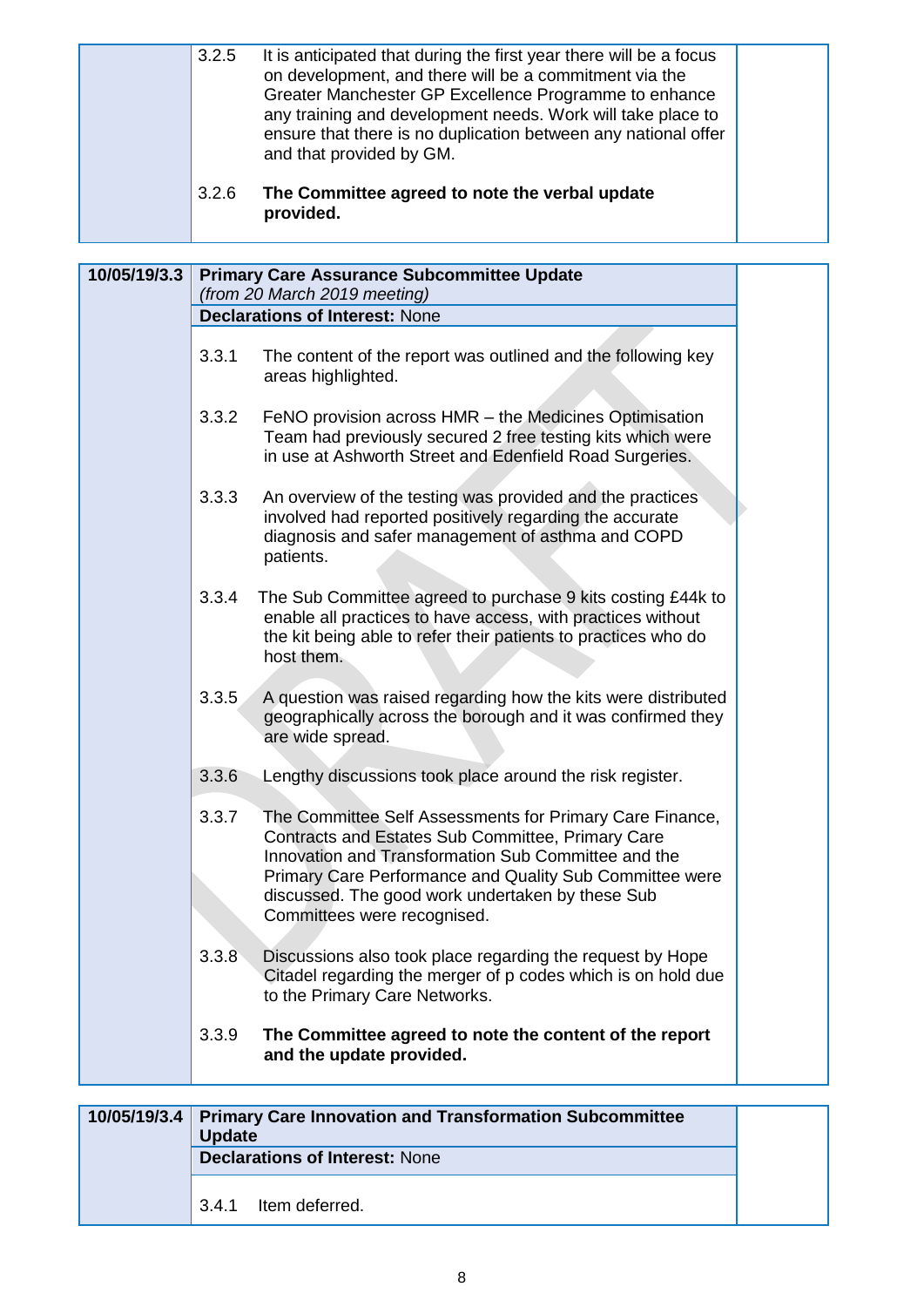| 10/05/19/3.5 |       | <b>Rochdale Transformation Update</b>                                                                                                                                                                                                                                                                                                                                     |
|--------------|-------|---------------------------------------------------------------------------------------------------------------------------------------------------------------------------------------------------------------------------------------------------------------------------------------------------------------------------------------------------------------------------|
|              |       | <b>Declarations of Interest: None</b>                                                                                                                                                                                                                                                                                                                                     |
|              | 3.5.1 | The key elements from the report were highlighted.                                                                                                                                                                                                                                                                                                                        |
|              | 3.5.2 | Members were advised that following the Quarter 4<br>Assurance meeting the work that is taking place in Rochdale<br>regarding transformation is held in high regard by Greater<br>Manchester Health and Social Care Partnership (GMHSCP).                                                                                                                                 |
|              | 3.5.3 | It was highlighted that the information within the report is<br>slightly outdated due to timing difficulties between the report<br>being originally drafted for the Integrated Commissioning<br>Board and discussed at today's meeting.                                                                                                                                   |
|              | 3.5.4 | A key focus currently is identifying how we will transition from<br>transformation funding. A review will take place of all of the<br>interventions to understand the best approach for them going<br>forward. Some interventions will remain the same, some may<br>cease, others may require further funding and there will be<br>some that become part of core budgets. |
|              | 3.5.5 | It was noted that there will be a requirement for some<br>decommissioning decisions.                                                                                                                                                                                                                                                                                      |
|              | 3.5.6 | Following a query, it was confirmed that the deep dives will<br>not only look at finances there will be consideration of quality<br>and improvements for patients. Assurance was provided that<br>all deep dives will consider all benefits.                                                                                                                              |
|              | 3.5.7 | Links are being made with those localities who have already<br>transitioned from transformation to understand the work that<br>took place.                                                                                                                                                                                                                                |
|              | 3.5.8 | It was emphasised that although the transformation funding is<br>coming to an end, the transformation of services will<br>continue.                                                                                                                                                                                                                                       |
|              | 3.5.9 | The Committee agreed to note the content of the report.                                                                                                                                                                                                                                                                                                                   |

*13:30 - Cllr Rowbotham left the meeting* 

| 10/05/19/3.7 |       | <b>Primary Care Academy 2018/19</b>                                                                             |  |  |
|--------------|-------|-----------------------------------------------------------------------------------------------------------------|--|--|
|              |       | <b>Declarations of Interest: None</b>                                                                           |  |  |
|              |       |                                                                                                                 |  |  |
|              | 3.7.1 | The content of the report was summarised.                                                                       |  |  |
|              | 3.7.2 | Members were advised that the majority of work that has<br>taken place has been to establish an infrastructure. |  |  |
|              | 3.7.3 | Of those indicators that have not been achieved there has<br>been mitigating evidence.                          |  |  |
|              | 3.7.4 | The Academy has been to a number of GM events and has<br>been received positively.                              |  |  |
|              | 3.7.5 | Members were asked for any comments or questions. No                                                            |  |  |